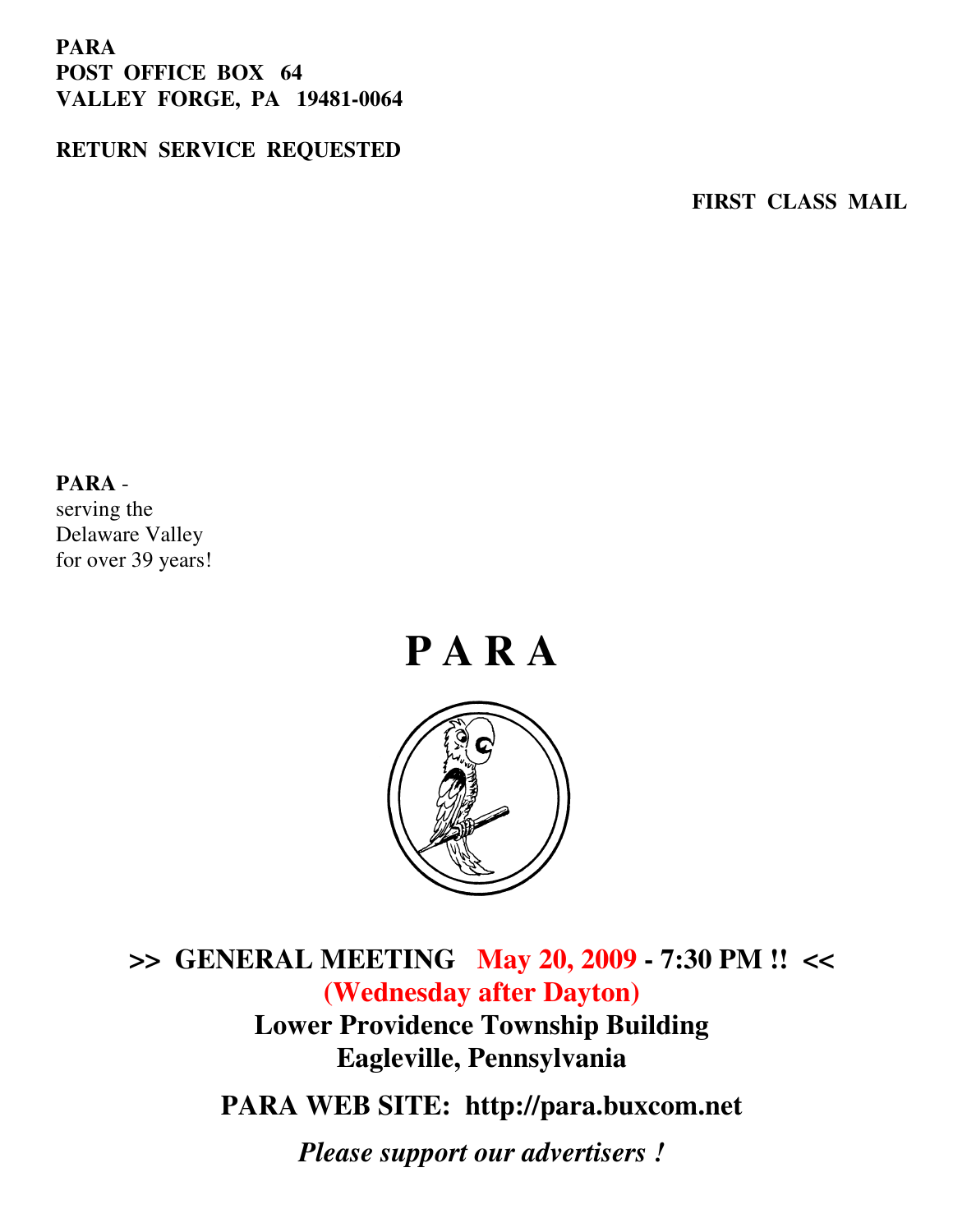### **Philadelphia Area Repeater Association Membership Information**

**PARA is an association of members that operate and support Amateur Radio Repeaters and links in Southeastern Pennsylvania and Southern New Jersey. PARA was formed in 1970 and incorporated as an IRS 501c3 non-profit in 1973 through a merger of several repeater groups.** 

**PARA repeaters serve the Amateur Radio community for normal everyday hobby communications as well as provide a system for emergency and disaster communications. PARA also promotes technical developments which ham radio has done so much of in the past.** 

**PARA has four quadrant repeaters and one regional system on the 2-meter band as well as other repeaters on the 224 MHz and 440 MHz bands. PARA also has an Amateur TV System that relays television signals in the Philadelphia and Wilmington metropolitan areas.** 

**Your membership dues support those repeaters listed below and help assure availability for emergency communications:** 146.76 MHz, 146.82 MHz, 146.88 MHz, 146.94 MHz, 146.97 MHz, 443.90 MHz, 223.86 MHz, 224.94 MHz, 224.98 MHz, 52.41 MHz, 439.25 MHz (ATV), and all links between the remote receivers.

|  |  |  | <b>Joining PARA</b> |  |
|--|--|--|---------------------|--|
|--|--|--|---------------------|--|

| NEW MEMBERSHIP FEES AND DUES  \$25.00                                                                   |  |  |  |  |
|---------------------------------------------------------------------------------------------------------|--|--|--|--|
|                                                                                                         |  |  |  |  |
| 5 YEAR MEMBERSHIP  \$85.00 (\$90.00 FOR NEW MEMBERS)                                                    |  |  |  |  |
|                                                                                                         |  |  |  |  |
| SENIOR LIFE MEMBER  \$100.00 (AGE 65 AND OVER)                                                          |  |  |  |  |
| ASSOCIATE MEMBERSHIP  \$ 20.00 (non-hams) no voting privileges                                          |  |  |  |  |
| Associate memberships, when licensed, may upgrade to full membership with no additional initiation fee. |  |  |  |  |
| Members also gain one free month on their membership for each new member you sponsor.                   |  |  |  |  |

**Corporate annual sponsorship memberships are also available: \$100, \$500, \$1000, \$5000, etc. Annual sponsorships of \$500 or more will receive free advertising in PARA's newsletter. Certificates of sponsorships are given to corporate sponsors.** 

Please detach & fill out (PRINT) the form below and mail with a check or money order to:

#### **PARA, POST OFFICE BOX 64, VALLEY FORGE, PA 19481-0064**

| Membership Type: New __ Renewal __ Full individual Ham __ 5 Year __ Life __ Sr Life __<br>Associate Corporate _______ Amount \$ |                                                                                           |
|---------------------------------------------------------------------------------------------------------------------------------|-------------------------------------------------------------------------------------------|
|                                                                                                                                 |                                                                                           |
|                                                                                                                                 |                                                                                           |
|                                                                                                                                 |                                                                                           |
|                                                                                                                                 |                                                                                           |
|                                                                                                                                 |                                                                                           |
|                                                                                                                                 |                                                                                           |
| Maintenance WRITING/PUBLISHING PUBLIC RELATIONS Other (01-02-2009)                                                              | I CAN HELP WITH THE FOLLOWING: TOWERS _____ ANTENNAS _____ BLDG MAINTENANCE ___ Equipment |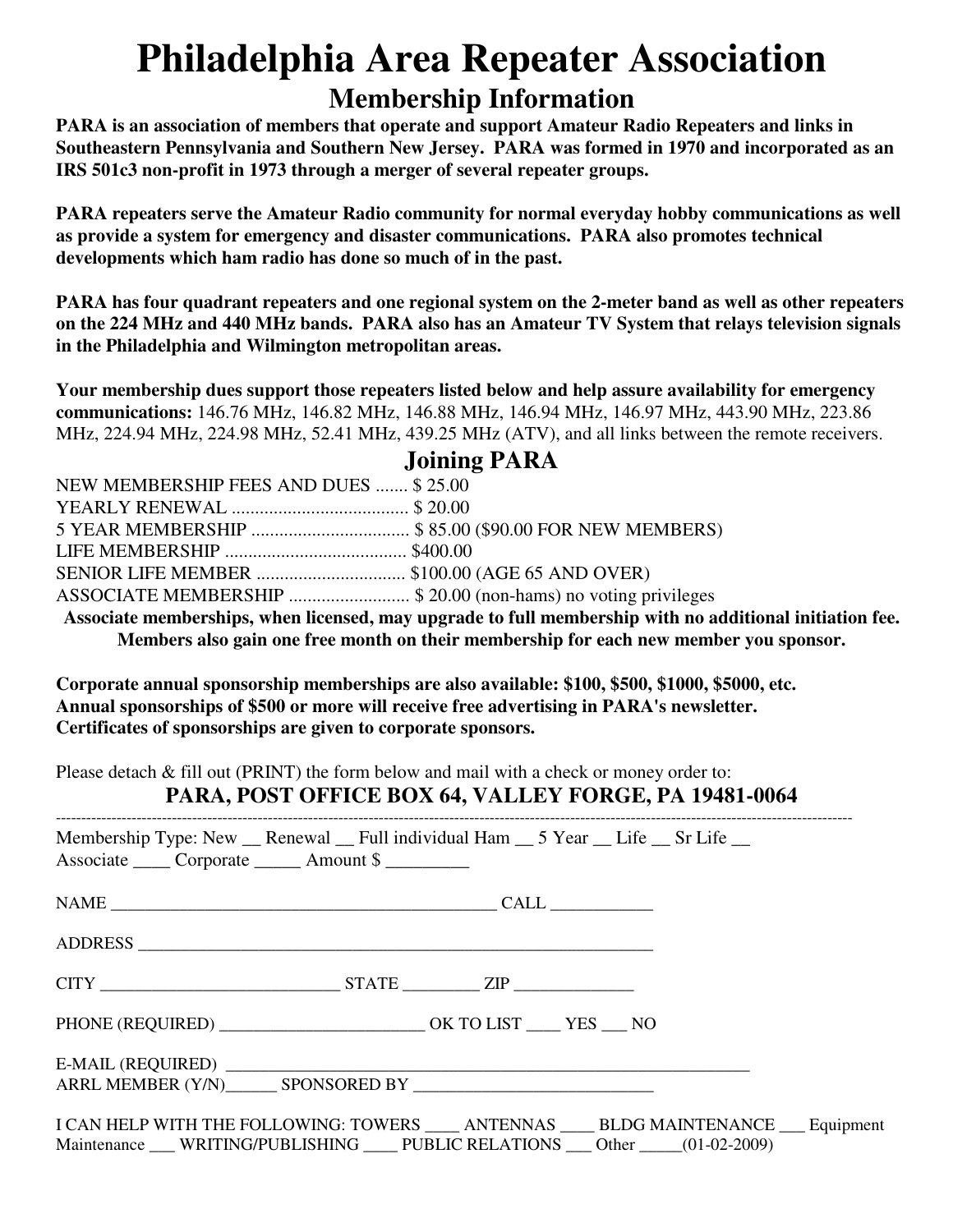#### **From the President Gene Mitchell, K3DSM**

Guess what? Here I am again. Due to the sudden resignation of John, KB2ADL, I was reelected to fill his unexpired term. Although I didn't want to do it again, members felt I should return to keep stability in PARA.

Over the last year, several important things have happened. There should be separate articles in this issue to cover details, but here is a quick summary. PARA now has the W3PHL call sign as an additional club call. All is resolved after a long period of application snafus. Yes, a club can have more than one call, N3CDP being the other.

The 82 repeater has been replaced over the last year, thanks to the efforts of John KB2ADL, K3ZKO, and others. All other repeaters are "up and running".

The future of ham radio, despite one loud prediction, appears to be alive and well, but you should do your part and keep radios ready and use them. We live in very unstable times and during times of emergencies, it could be your only communications when the lights go out and cell phones cease to operate. Not only do we have weather related failures, but the potential for terrorism is high. Participation is ARES RACES groups is very strong in most of Philadelphia's surrounding counties and if you are not already involved, you should start to tune in.

It was great to hear that Pennsylvania finally has the tower bill passed. It will go along way to helping many hams.

D-Star communications continues to grow with activity spreading to 2 meters and 440 Mhz. Chester County's system is linked between the 1200 mhz, 2 meters and 440 mhz. Lor, W3QA gives us this information: "The fun net is held every Thursday at 10PM EDT on the 1-C reflector. The net is hosted on the W6DHS repeater (Mt. Diablo, CA) and NCS is KI6NHY. The W3EOC C repeater in Pocopson on 146.490 MHz (+ 1.0 MHz offset) is linked to the "one-charlie" so all you have to do to enjoy the net is tune in and listen in D-Star DV mode. This Global Village net is all about D-Star and the topics discussed are fascinating--not to mention the net draws participants from all over the USA, Europe, Australia and New Zealand. If you want to get up to date, or learn some fine points about D-Star operating, this is the place."

I received an email this week from a "ham" that was actually responsible for getting me interested in ham radio while we were both in  $8<sup>th</sup>$  grade. He informed me that he was no longer doing any ham radio because the frequencies are so quiet, there is no one to talk to. That scares me a bit. If we all take that attitude, ham radio will certainly die. I do notice a lack of activity as well. Let's not forget to turn on our radios and use them.

Another article in this issue will explain what happened at WCOJ over the last months. The Computer Corner Show lives on at 5DRadio.com Saturday mornings along with some new shows, including ham radio. BrandywineRadio.com, a new Internet Radio station here in Chester County, also carries the Computer Corner Show, along with other talent from WCOJ. It certainly is a station worth tuning in and listening to. It has news from Chester County. As of April, 2009, the Computer Show is also broadcast on WCHE 1520 out of West Chester.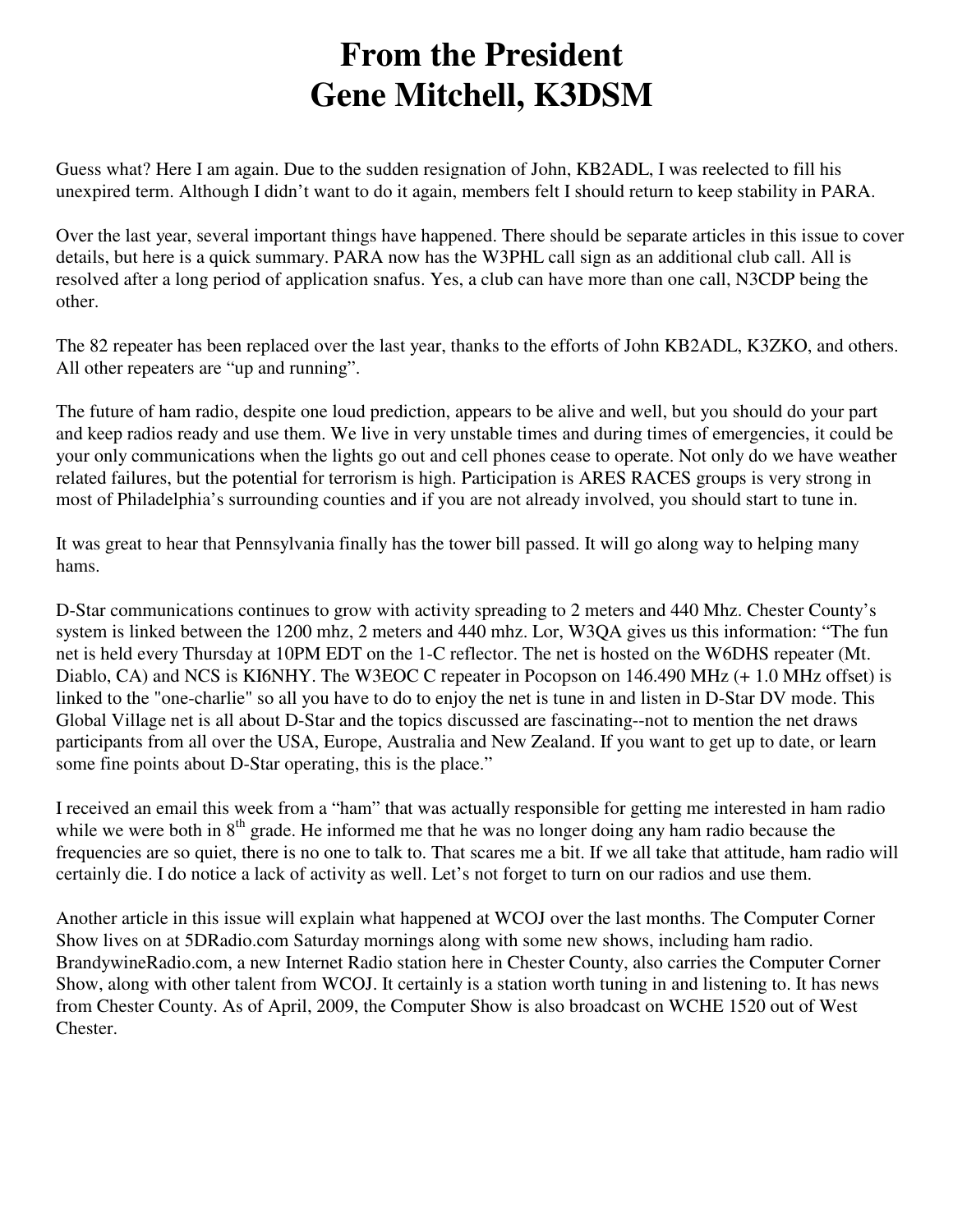# **Computer Service**

**Spyware & Trojan Removal (Windows Repair - Microsoft) Power Supplies – Hard Drives**

## **Gene's Computer Outlet**

**2095 Valley Hill Rd Malvern, Pa 19355 610-590-0451** 

**www.g-c-o.com**

## Listen to "Computer Corner" **On the Fifth Dimension Radio Network www.5DRadio.com WCHE 1520 AM BrandywineRadio.com**

**Saturday Mornings 8 – 9 AM With Host Gene Mitchell K3DSM and Joe Myshko N3YGW**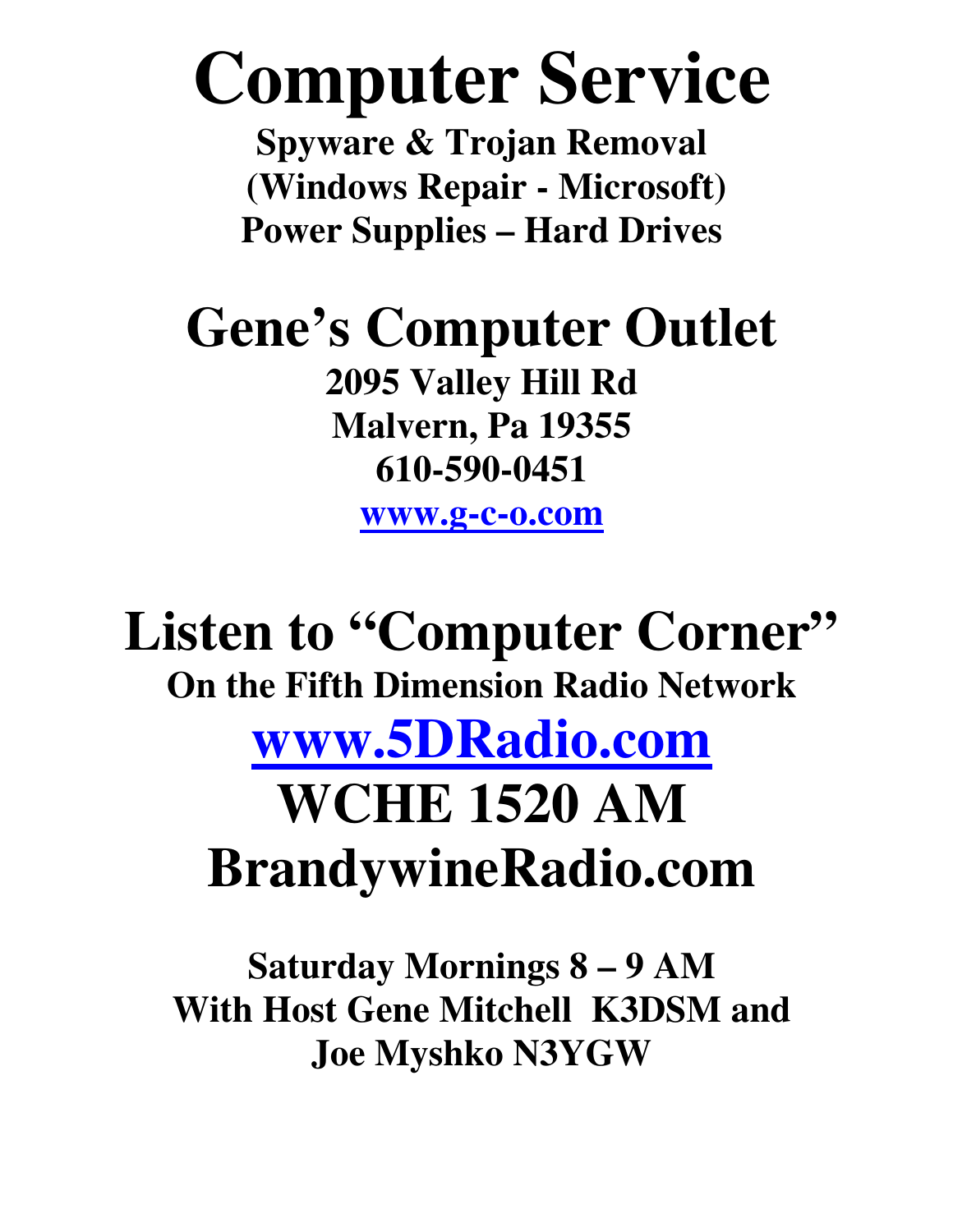## **WCOJ lost its Voice**

WCOJ, the Voice of Chester County for almost 60 years, lost its voice on September 30<sup>th</sup>. WCOJ had became part of Route 81 Radio when its owner put a group of stations together almost 4 years ago. In order to do this, a venture capitalist was involved along with a bank. The Board of Directors was made up of 2 directors from the bank, 2 from the venture capitalist group, and the owner, who was CEO. Several months after the group of stations was put together and all operating under the Route 81 Radio flag, the board voted the owner out of his job as CEO and hired a new CEO. At this point, Route 81 Radio was fully under the control of the bank and venture capitalist.

In July of this year, 2008, the bank held a foreclosure sale and became 100% owner and in control. Route 81 Radio was dissolved and a new holding corporation was formed. Banks don't like to own their financed assets and everyone knew the station was for sale. What the employees didn't know was how the bank would sell the station. WCOJ had great programming. It was all talk and very sellable. The problem was that the economy was hurting sales over the last year. The bank wanted a quick sale without any contingencies.

On September 30<sup>th</sup>, employees were assembled for a meeting at 2PM. By 201PM, employees were all let go with only 30 days severance pay. Robert Henson, host of the big show was allowed to go on the air for the 4-7 PM "Big Show". Robert is the best of the best and he handled it well. He went 45 minutes into the show as if nothing happened before a caller asked him point blank about the rumor. Robert confirmed the rumor on the air and the phones rang off the hook till 7PM. Callers were very upset and couldn't believe it. Robert was the only host that was able to say goodbye. Network programming ran till midnight. At midnight, the station's chief engineer, Gene Mitchell, was ordered to pull the big switch and the station went "dark" for 6 days.

"Holy Spirit Radio" was the purchaser. The station is now broadcasting Catholic Radio's EWTN network 24 hours a day. Gone are the school closings, local news, and the various call-in shows, including the Computer Corner Show that also was very popular.

Gene Mitchell, as mentioned, had this very popular computer show running for exactly 4 years to the week. Listeners were calling him and stopping in his shop, asking if he would continue somewhere else. He even had calls from other radio stations wanting his show, but also wanting him to pay for his time. Gene was also aware of a relatively new Internet Radio station called BrandywineRadio.com that went live in June. Gene's wheels were spinning but he didn't want to travel to Kennett Square to do his show. He started looking at equipment and evaluating what he would need if he were to do the show out of his Frazer shop.

Gene called his son and asked what he thought of 5DRadio.com. Michael's immediate answer was that the web URL was available, because Michael had come up with the exact same idea and the same time. Both Gene and Michael had run the Fifth Dimension Computer Bulletin Board since 1980, and Gene turned it into a personal web page of interesting information for his friends and family in 1995, when the web started becoming popular.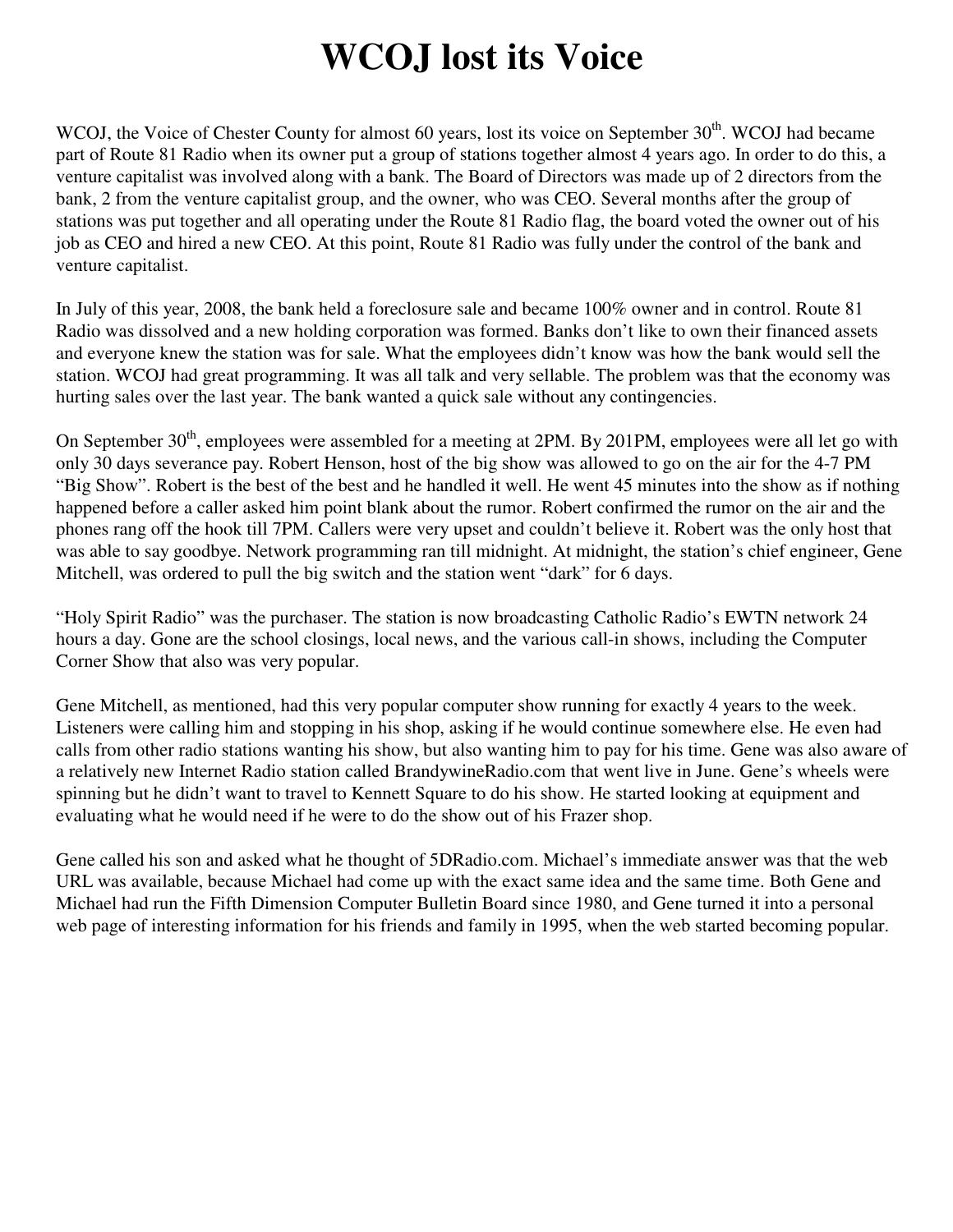#### **WCOJ lost its Voice (continued)**

Gene called Bee Net, the former sponsor of the show on WCOJ and asked how much it would cost for hosting the web site. Rich Goldberg, the owner, paused several minutes, and finally answered, your new web site is ready and waiting. "But how much", Gene asked? Rich answered that it would be free. Bee Net also gave Gene an email address for the show and also committed a fast server for storing all the past shows for Podcasting Things were starting to look good.

Gene had sketched a block diagram of a new internet broadcast system, and he had catalogs laid out on his workbench. One of his listeners and customers came in to the shop and asked what he was planning. Gene told him his idea and he thought it was great. Gene mentioned that a good mixer board was beyond his budget and the cheaper ones just wouldn't properly do the job. His customer scratched a note with the amount of \$1500 and his signature, committing to make the project fly. Gene immediately ordered the console, the hybrid telephone unit, and several microphones. He assembled a computer on a desk along with a dual CD deck, ran some cables, and waited for the console to arrive. It only took 2 days in shipping and within an hour everything was hooked up. He used the same free streaming service that WCOJ used for the first 3 weeks.

Audio quality wasn't great, using a standard computer's sound card and both Gene and his listeners knew it. Another customer and listener had mailed a \$200 check for the project and Gene added 2 professional sound cards to the computers. One was for the streaming computer and the other was for the broadcast computer, the one that makes the "canned" announcements and also can be used to automate programming.

Gene knew the limitations of the free streaming service, so he purchased software and started streaming from his own server at the shop. His son Michael, spent hours setting up the server and finally everything was ready. Michael even added code to the 5DRadio web page so that visitors didn't have to click on the links to receive the stream any more. Simply visiting the web page activated the stream in any Windows computer.

Gene's intentions are to grow the Fifth Dimension Network. He has already picked up the Lincoln Radio Journal, a show that both precedes and follows the Computer Corner Show. Gene has produced a half hour special on ham radio and intends to follow up with additional segments in the near future, including one on FM and repeaters. A special on Rotary club is also running. Most programming right now is on Saturdays, but occasionally, some of the programs are "looping" in rotation on other days and times.

- - - - - - - - - - - - - - - - - - - - - - - - - - - - - - - - - - - - - - - - - - - - - - - - - - - - - - - - - - - - - - - - - - - - - - - - - - - - - - -

## **Please note new PARA General Meeting Date and Location**

**(See last page for details)**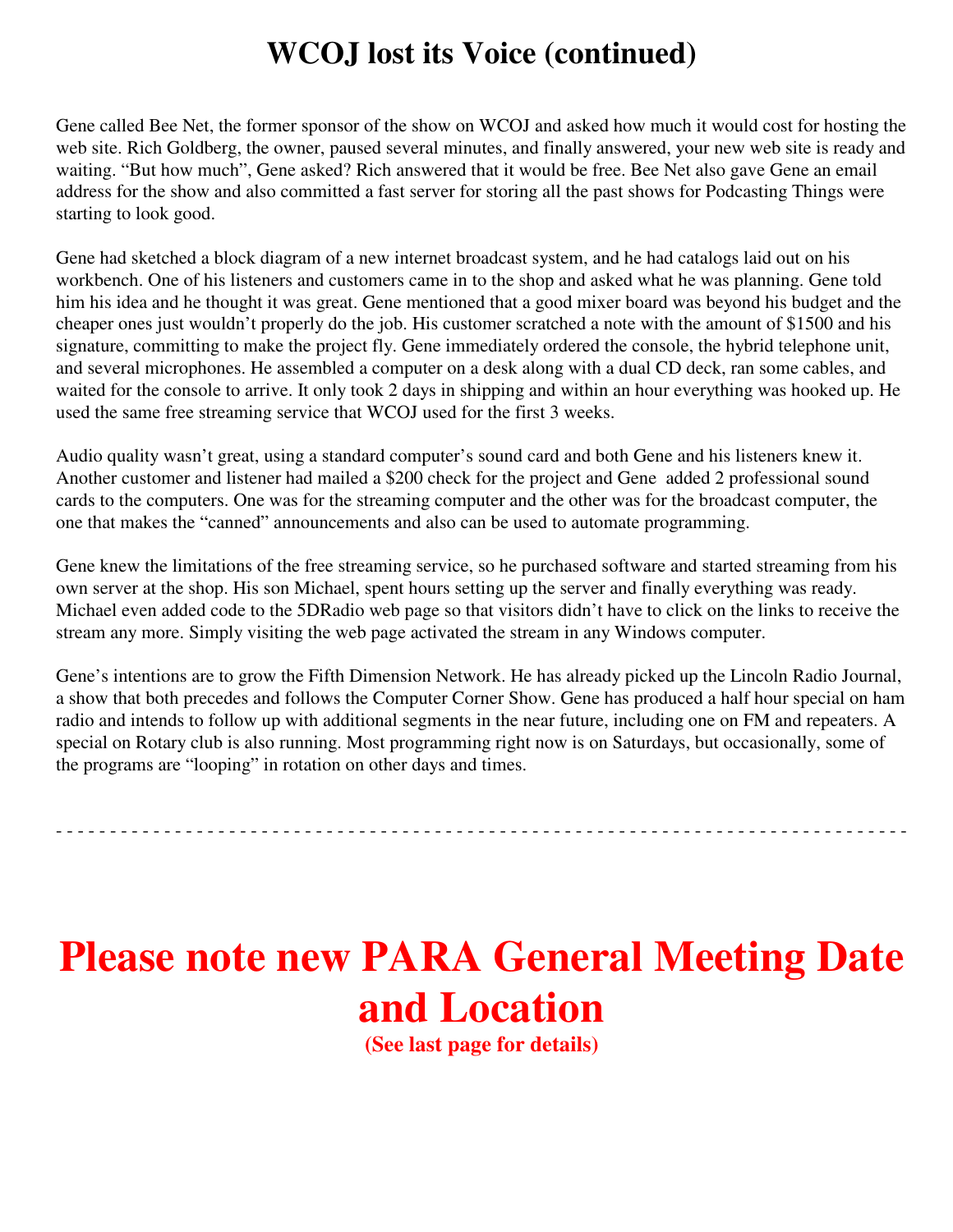#### **MOVING ???**

If moving, please notify **PARA** of your new address as soon as possible. The Post Office will **NOT** forward your mail after 30-days. With each issue of *PARA-graphs* several copies are returned by the Post Office marked "**RETURN TO SENDER, NO FORWARD ORDER ON FILE**". Please forward your new address so we may keep our database up-to-date and, of course, *PARA-graphs* in your hands.

**\_\_\_\_\_\_\_\_\_\_\_\_\_\_\_\_\_\_\_\_\_\_\_\_\_\_\_\_\_\_\_\_\_\_\_\_\_\_**

#### **ADVERTISING in** *PARA-graphs*

At the November 1999 Board meeting approval was received to accept ads in *PARA-graphs* to help offset everraising printing and postage costs. The following per issue ad schedule was approved: Full Page \$125. Half Page \$75. Quarter Page \$50. Business Card \$25. Non-Commercial Classified 3 lines \$10. Repeat ad in following issue(s) will receive a 10% discount. Contact Dick K3ITH to place an ad. This and past issues of *PARA-Graphs* may be found at: http://para.buxcom.net or http://para.k3dsm.net

**\_\_\_\_\_\_\_\_\_\_\_\_\_\_\_\_\_\_\_\_\_\_\_\_\_\_\_\_\_\_\_\_\_\_\_\_\_\_**

#### **INTERESTED IN WRITING FOR** *PARA-graphs* **??**

Several great articles have been submitted in past issues by your follow **PARA** members such as Larry W2CAM, Hank W3GSC with help from Vince N3AGD, Gene W3ZXV, and Gene K3DSM. Please feel free to submit anything Amateur Radio related. Articles may be mailed to our PO Box, or e-mailed to k3ith@arrl.net Thank you. Dick K3ITH

**\_\_\_\_\_\_\_\_\_\_\_\_\_\_\_\_\_\_\_\_\_\_\_\_\_\_\_\_\_\_\_\_\_\_\_\_\_\_** 

#### **BuxCom.Net, Inc PO Box 1, Croydon, PA 19021-0001 Phone: 215.788.0050**

E-Mail webmaster@buxcom.net *Internet Solutions for:* WEB PAGE HOSTING, WEB PAGE DESIGN E-MAIL ACCOUNTS, FTP SERVICE INDIVIDUAL ACCESS ACCOUNTS *For more information connect to the web site*  http://www.buxcom.net Host Site for **http://para.buxcom.net**